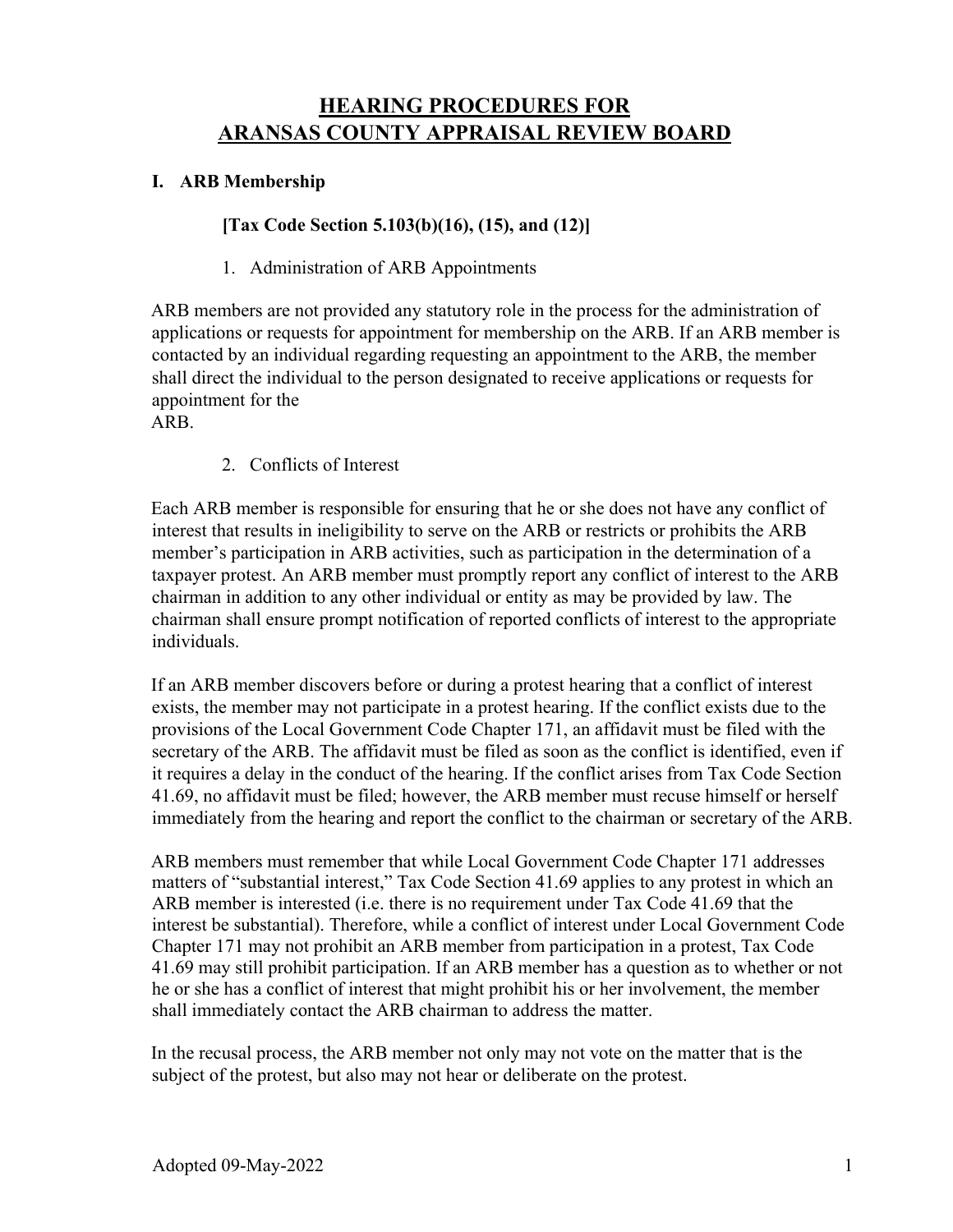3. Ex Parte and Other Prohibited Communications

ARB members shall not engage in prohibited ex parte or other communications. If an ARB member is approached by one or more individuals that appear to be engaging or attempting to engage in a prohibited communication, the ARB member shall immediately remove himself or herself from the conversation.

### **II. ARB Duties**

### **[Tax Code Section 5.103(b) (1), (5), and (6)]**

1. Statutory Duties of an ARB

Each ARB member is responsible for ensuring that he or she understands the statutory duties of the ARB and shall comply with all statutory requirements in performing statutory duties as a member of the ARB.

2. Notices Required under the Property Tax Code

Each ARB member is responsible for obtaining and maintaining familiarity with notices required under the Property Tax Code. If an ARB member has reason to believe that any notice that is required by law to be provided by the ARB is not being provided or does not meet the requirements of applicable law, the ARB member shall promptly notify the ARB chairman. The ARB chairman shall investigate each such report and take appropriate action to correct all verified problems.

3. Determination of Good Cause under Tax Code Section 41.44(b)

"Good cause" for filing late protests is not defined in Tax Code Section 41.44(b). Claims of good cause for late-filed protests should be carefully considered and standards in making determinations of good cause under Tax Code Section 41.44(b) should be uniformly applied. The ARB should give due consideration to good cause claims in such a manner that properly respects the rights of property owners while not undermining or contravening laws related to filing deadlines or the orderly and expeditious fulfillment of ARB duties.

4. One-third/forth-over-appraisal-error

For protests brought forth under the "25.25" rule it is the responsibility of the ARB to FIRST determine the value of the property and THEN to determine the eligibility of that property for a change in value. The corrected value of the property assigned by the ARB will be referred to as ARBCORVAL.

If the property has been designated a HOMESTEAD then for the property to be eligible for change in the rolls ARBCORVAL X 1.25 must be less than the current appraised value.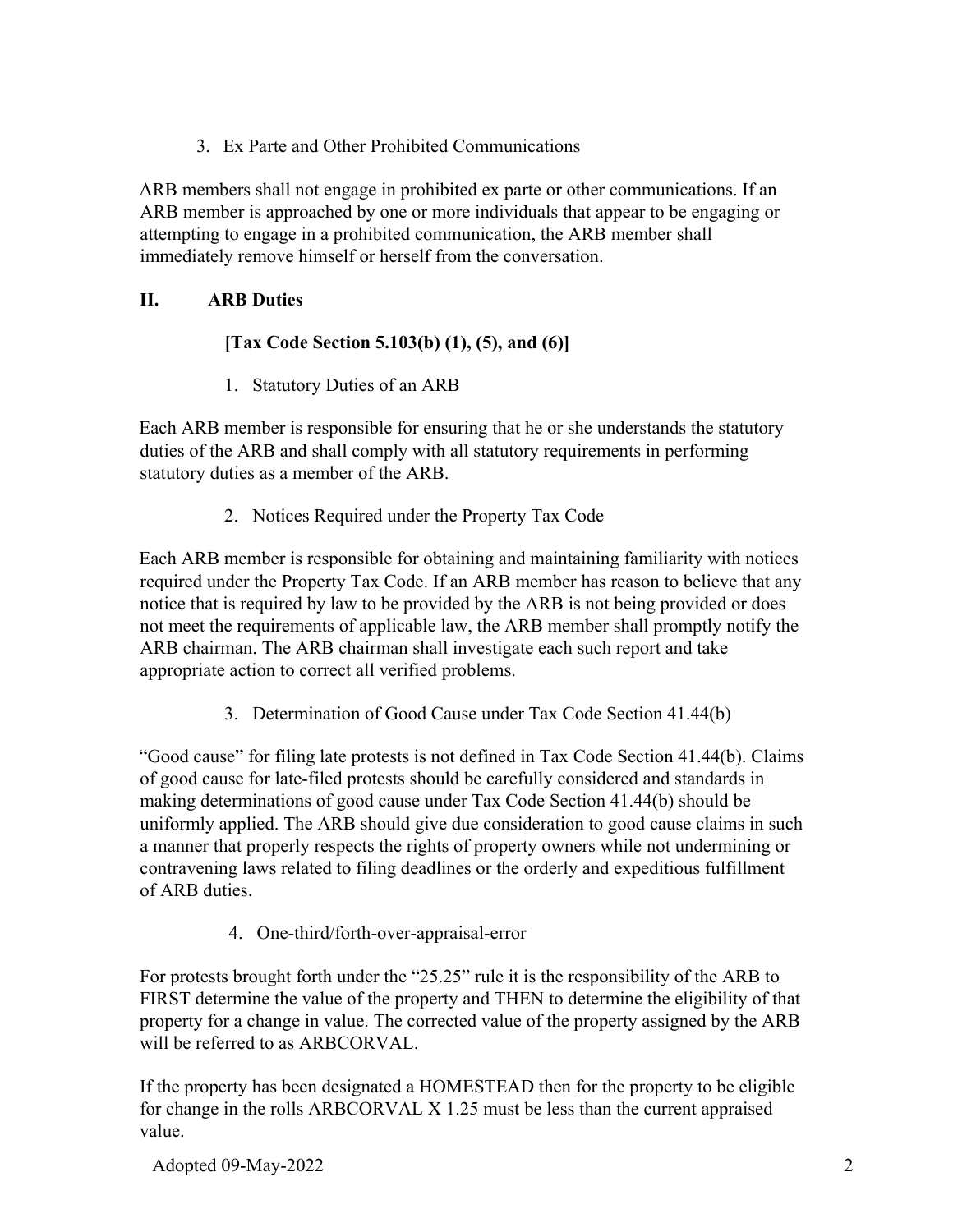If the property has been NOT designated a HOMESTEAD then for the property to be eligible for change in the rolls ARBCORVAL X 1.3333 must be less than the current appraised value.

## **III. ARB Hearings (formal hearings, not informal meetings between property owners and appraisal district staff)**

## **[Tax Code Section 5.103(b)(3), (4), (7), and (14)]**

1. Scheduling Hearings Generally

The ARB shall schedule a hearing when a timely notice of protest is filed and, in doing so, may be provided with clerical assistance by the appraisal district.

A person leasing property who is contractually obligated to reimburse the property owner for taxes imposed on the property is entitled to protest before the ARB the appraised value of the property if the property owner does not file a protest relating to the property. Under Tax Code Section 41.413, the lessee can designate another person to act as an agent with the same authority and limitations as an agent designated under Tax Code Section 1.111. Designated agents have the same authority and are subject to the same limitations as agents designated by property owners.

2. Scheduling Hearings for Property Owners, Agents and Qualifying Lessees

Pursuant to Tax Code Section 41.66(i), hearings filed by property owners not represented by agents designated under Tax Code Section 1.111 shall be scheduled for a specific time and date. More than one protest may be scheduled for hearings at the same time and date; however, if a hearing for a property owner is not started by the ARB within two hours of the scheduled hearing time, the ARB is required to postpone the hearing, if a postponement is requested by the property owner. The request for postponement must contain the mailing address and email address of the person requesting the postponement. The ARB shall respond in writing or by email to the request for postponement not later than the 7th day after the date of receipt of the request. Protest hearings are scheduled in blocks with several protests scheduled for each block. A full day would consist of 4 blocks, 8:30-10:00 (minimum 1 protest scheduled), 10:00-12:00 (minimum 1 protest scheduled), 1:30-3:00 (minimum 1 protest scheduled), and 3:00-5:00 (minimum 1 protest scheduled). If no protesters scheduled for a block appear before the ARB after 15 minutes from the scheduled start of the block the ARB may adjourn the hearing and resume at the next scheduled block. The ARB may choose to use this time to hear any protests by affidavit which may be pending.

3. Scheduling Hearings for Multiple Accounts

If requested by a property owner or a designated agent, hearings on protests concerning up to 20 designated properties shall be scheduled on the same day by the ARB. The request must meet all requirements of Tax Code 41.66(j), including the required statement in boldfaced type: "request for same-day protest hearings." No more than one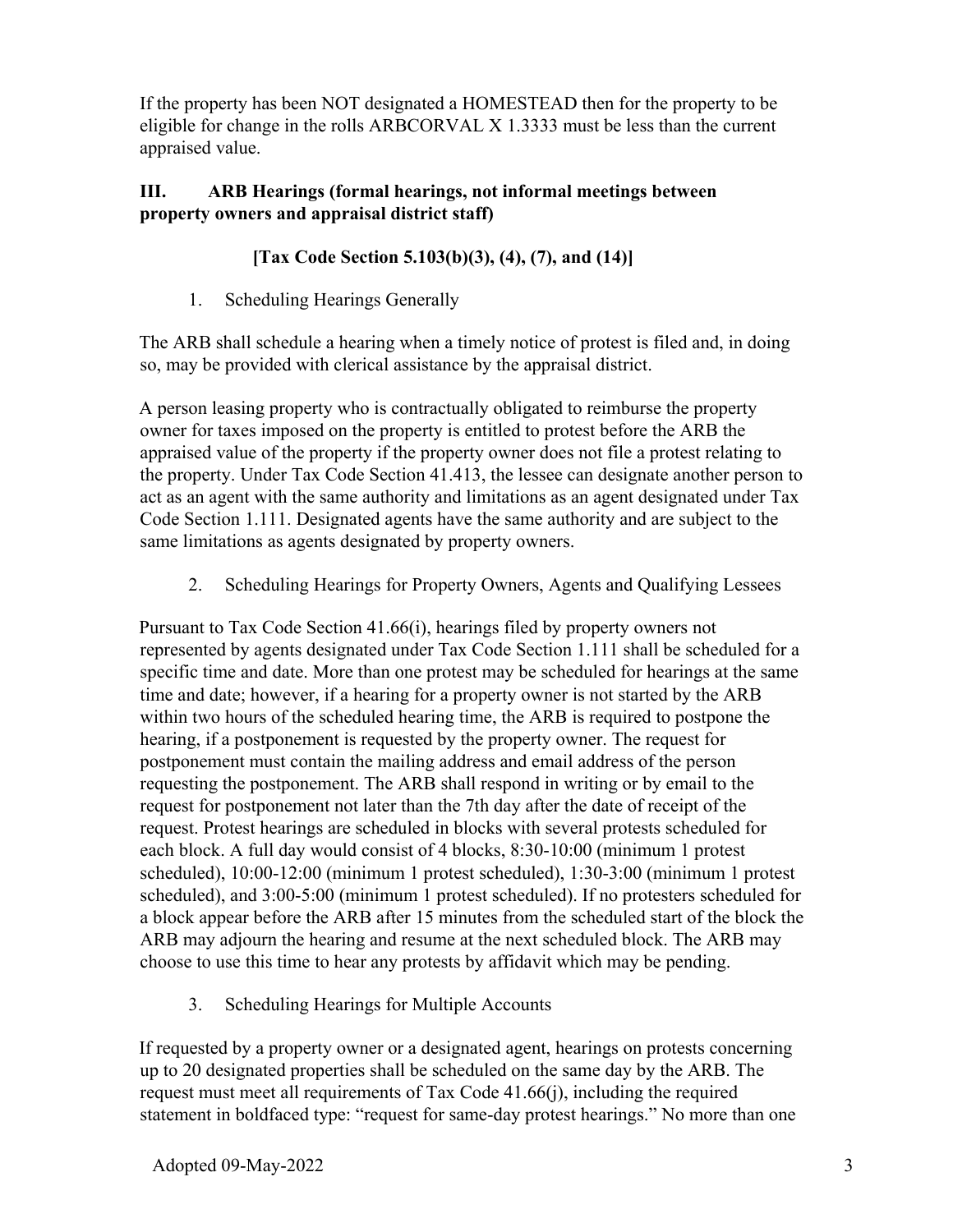such request may be filed in the same tax year by a property owner or a designated agent. Also pursuant to Tax Code Section 41.66(j), the ARB may schedule hearings on protests concerning more than 20 properties filed by the same property owner or designated agent and may use different panels to conduct the hearings based on the ARB's customary scheduling. The ARB may follow the practices customarily used in the scheduling of hearings under 41.66(j).

4. ARB Panel Assignments

Special Panels do not apply [Tax Code Section 6.425(a) and 6.41(b-2)]

Single Member Panels [Tax Code Section 41.45(b-4)]

Tax Code Section 41.45(b-4) allows a property owner to request that a single-member panel conduct the protest hearing. The property owner must submit the request not later than the 10th day before the hearing date in writing on the notice of protest or by a written submission. If the ARB does not accept the recommendations made by the single-panel member, the ARB can determine the protest or refer it for rehearing to a single-member panel composed of someone who did not hear the original protest.

5. Postponements Under Tax Code Section 41.45(e)

A property owner who is not represented by an agent under Tax Code Section 1.111 is entitled to one postponement of a hearing without showing cause, if the request is made before the date of the hearing. The request may be made in writing, including by electronic mail, by telephone, or in person to the ARB, an ARB panel, or the ARB chairman. If the hearing for which the postponement is requested is scheduled to occur before the next regular meeting of the ARB, the chairman or the chairman's representative may act on the request for postponement without the necessity of action by the full ARB. Unless the date and time of the hearing as postponed are agreed to by the ARB chairman or the chairman's representative, the property owner, and the chief appraiser, the hearing may not be postponed to a date less than five or more than 30 days after the date scheduled for the hearing when the postponement is sought.

In addition, and without limit as to the number of postponements, the ARB shall postpone a hearing if the property owner or his/her designated agent at any time shows good cause, as defined in Tax Code Section 41.45(e-2). The request may be made in writing, including by electronic mail, by telephone, or in person to the ARB, an ARB panel, or the ARB chairman. If the hearing for which the postponement is requested is scheduled to occur before the next regular meeting of the ARB, the chairman or the chairman's representative can act on the request for postponement without the necessity of action by the full ARB. Unless the date and time of the hearing as postponed are agreed to by the ARB chairman or the chairman's representative, the property owner, and the chief appraiser, the hearing may not be postponed to a date less than five or more than 30 days after the date scheduled for the hearing when the postponement is sought.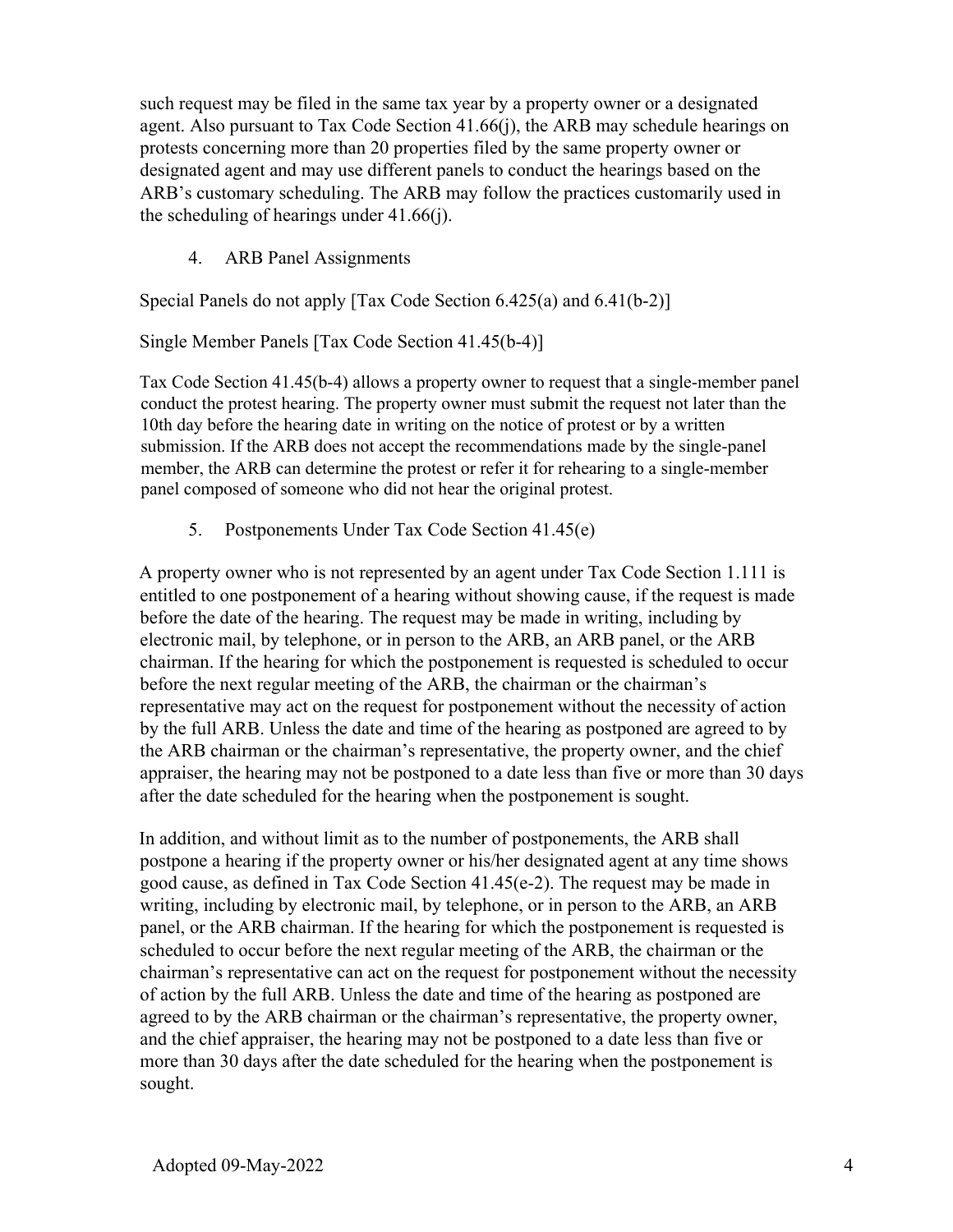In addition, and without limit, the ARB shall postpone a hearing if the chief appraiser consents to the postponement. The request may be made in writing, including by electronic mail, by telephone, or in person to the ARB, an ARB panel, or the ARB chairman. If the hearing for which the postponement is requested is scheduled to occur before the next regular meeting of the ARB, the chairman or the chairman's representative may can act on the request for postponement without the necessity of action by the full ARB. Unless the date and time of the hearing as postponed are agreed to by the ARB chairman or the chairman's representative, the property owner, and the chief appraiser, the hearing may not be postponed to a date less than five or more than 30 days after the date scheduled for the hearing when the postponement is sought.

The postponement request must contain the mailing address and email address of the person requesting the postponement. The ARB must respond in writing or by email to the postponement request not later than the 7th day after the date of receipt of the request.

6. Postponements Under Tax Code Section 41.45(e-1)

A property owner or a person designated by the property owner as the owner's agent to represent the owner at the hearing who fails to appear at the hearing is entitled to a new hearing if the property owner or the owner's agent files, not later than the fourth day after the date the hearing occurred, a written statement with the ARB showing good cause, as defined in Tax Code Section 41.45(e-2), for the failure to appear and requesting a new hearing.

The postponement request must contain the mailing address and email address of the person requesting the postponement. The ARB must respond in writing or by email to the postponement request not later than the 7th day after the date of receipt of the request.

7. Postponements Under Tax Code Section 41.45(g)

The ARB must postpone a hearing to a later date if:

- (1) the owner of the property or the owner's agent is also scheduled to appear at a hearing on a protest filed with the ARB of another appraisal district;
- (2) the hearing before the other ARB is scheduled to occur on the same date as the hearing set by this ARB;
- (3) the notice of hearing delivered to the property owner or the owner's agent by the other ARB bears an earlier postmark than the notice of hearing delivered by this ARB or, if the date of the postmark is identical, the property owner or agent has not requested a postponement of the other hearing; and
- (4) the property owner or the owner's agent includes with the request for a postponement a copy of the notice of hearing delivered to the property owner or the owner's agent by the other ARB.
- 8. Postponements Under Tax Code Section 41.66(h)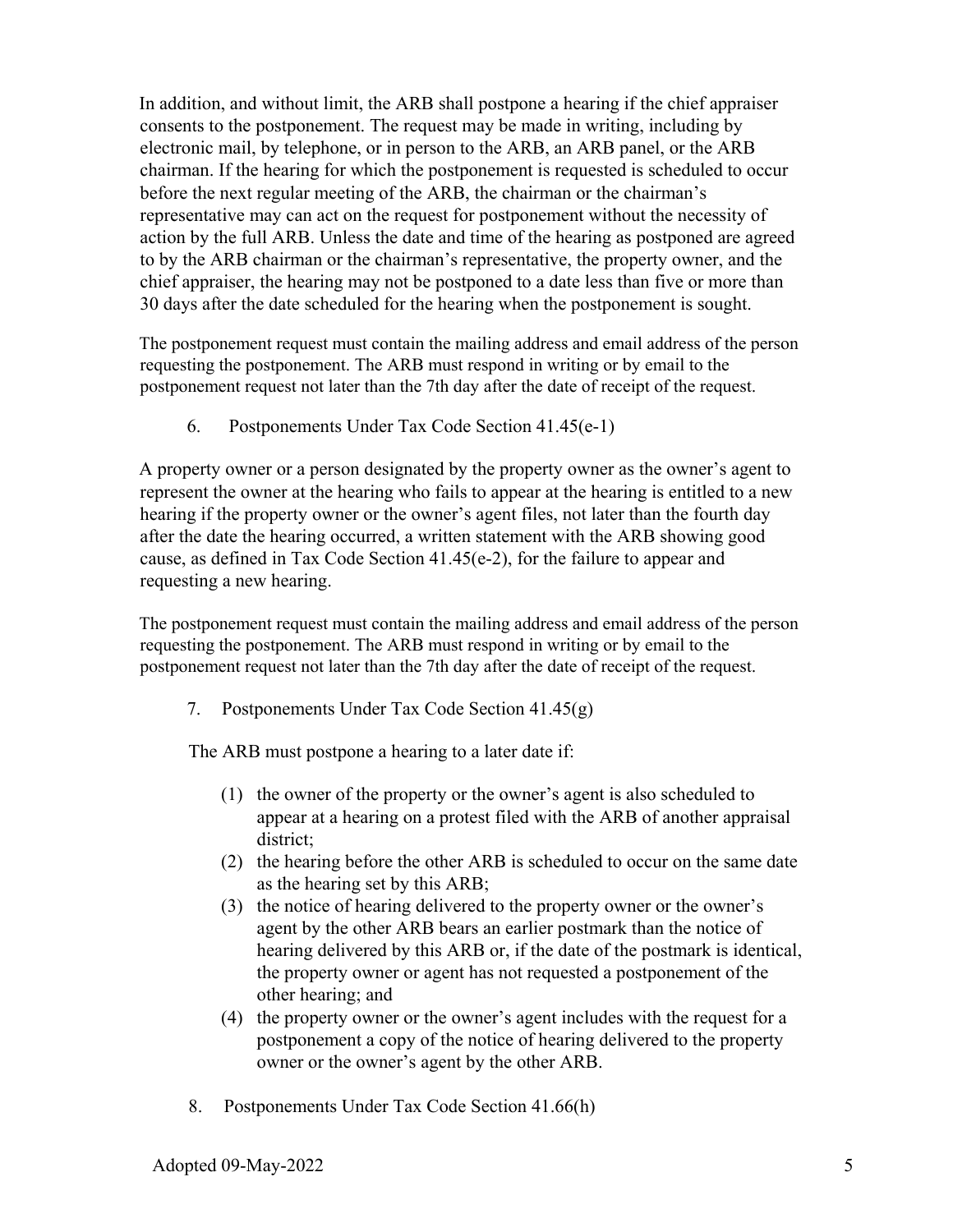The ARB shall postpone a hearing (one time only) if the property owner requests additional time to prepare for the hearing and establishes that the chief appraiser failed to comply with Tax Code Section 41.461. Only the property owner may request a postponement for this reason. The request for postponement must contain the mailing address and email address of the person requesting the postponement. The ARB shall respond in writing or by email to the request for postponement not later than the 7th day after the date of receipt of the request.

9. Postponements Under Tax Code Section 41.66(i)

Hearings on protests filed by property owners not represented by agents designated under Tax Code Section 1.111 shall be scheduled for a specific time and date. More than one protest may be scheduled for hearings at the same time and date; however, if a hearing for a property owner is not started by an ARB panel or the full ARB within two hours of the scheduled hearing time, the ARB is required to postpone the hearing, if a postponement is requested by the property owner. The request for postponement must contain the mailing address and email address of the person requesting the postponement. The ARB shall respond in writing or by email to the request for postponement not later than the 7th day after the date of receipt of the request.

10. Postponements Under Tax Code Section 41.66(k)

Does not apply [Tax Code Section 6.425(a) and 6.42(b-2)]

11. Settlement and Waiver of Protest

Included in the Hearing Notice package to a protesting property owner is a Settlement and Waiver of Protest form which allows the property owner to settle his protest and waive a scheduled hearing without rescheduling.

12. Failure to Appear

A protester or their agent who fails to appear for his/her scheduled hearing or fails to call if the protester requested a telephone conference within 15 minutes of the scheduled time and without notification to the chief appraiser or a member of the ARB up and until the scheduled hearing time has waived his/her right to a postponement unless he/she has suffered an accident, illness, or death which has prevented such notification.

## **IV. Conduct of ARB Hearings (formal hearings, not informal meetings between property owners and appraisal district staff)**

## **[Tax Code Section 5.103(b)(2), (9), and (10)]**

1. Conducting Hearings Open to the Public

This introductory statement should be read at the beginning of each hearing: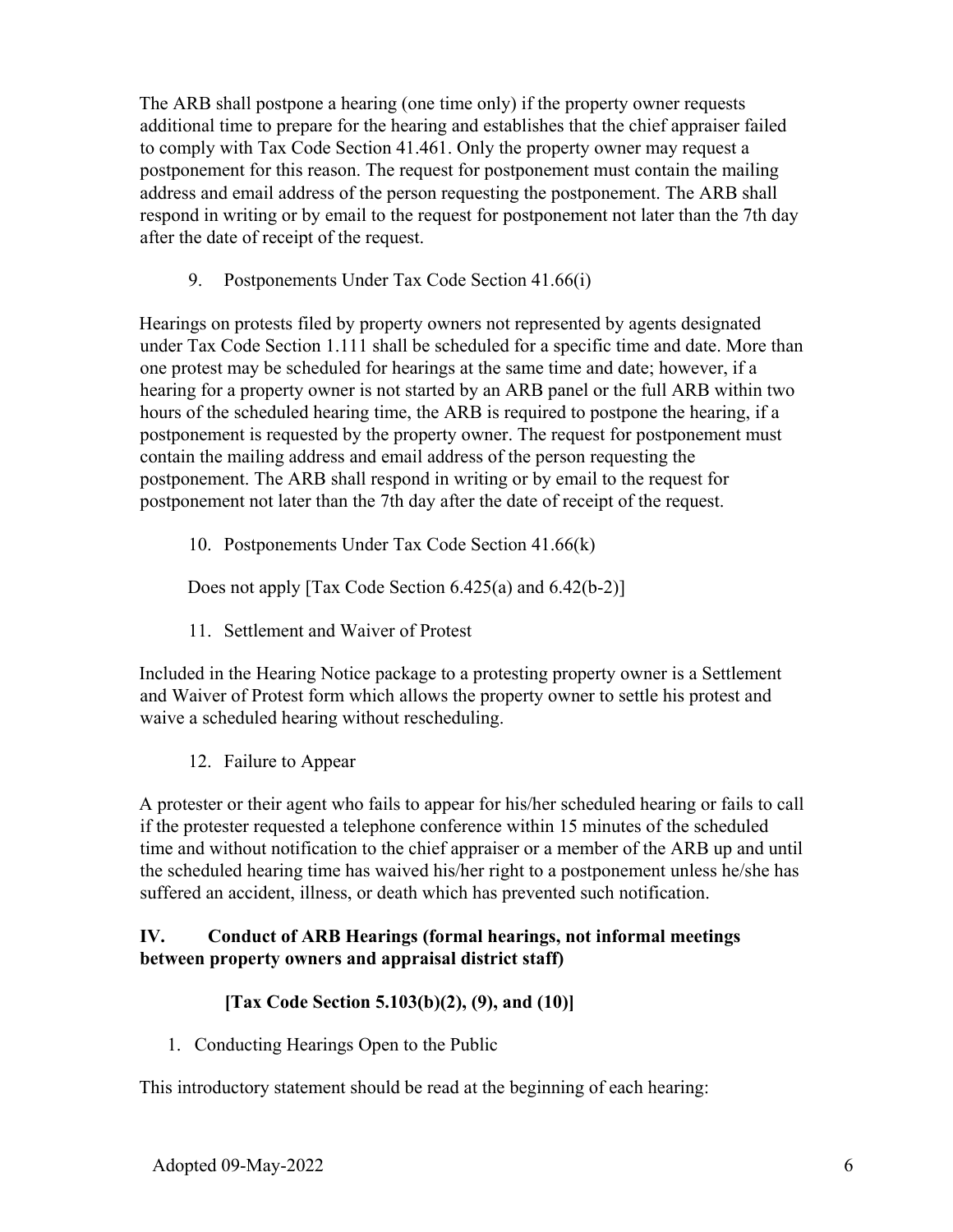We are the appraisal review board that will be hearing your protest today. We do not work for the appraisal district. We are appointed to perform an independent review of your protest. At the end of the hearing, you may complete a survey regarding your experience. The survey may be completed using the survey form and emailed to ptad.communications@cpa.texas.gov or the tablet located on the table in the hearing room (*Point*) or online at surveymonkey.com/r/surveyARB . The survey is voluntary. (*The ARB does not have to read the statement above if the owner or agent has previously appeared before the ARB that same day.*)

The ARB or ARB panel does not have to read the statement above if the owner or agent has previously appeared before the ARB or any ARB panel for the ARB for that county that same day.

For most protest hearings, the hearing should be conducted in the following order:

- a. Commence the hearing and announce the assigned protest number, property location and owner, and other identifying information.
- b. Announce that, in accordance with Tax Code Section 41.45(h), all written material that has not been provided must be provided.
- c. State that the ARB members who are considering the protest have not communicated with anyone about the protest and are signing an affidavit to that effect.
- d. Welcome the parties and remind them of the content of the hearing procedures, time limits for the hearing, and other relevant matters.
- e. Ask if any testifying witness holds a license or certificate from the Texas Appraiser Licensing and Certification Board and if the witness is appearing in that capacity.
- f. Inform witnesses that all testimony must be given under oath and swear-in all witnesses who plan to testify.
- g. Ask the property owner to decide if he/she wishes to present his/her evidence and argument before or after the appraisal district.
- h. If the property owner or agent presents his/her case first, he/she shall have 5 minutes to present evidence (documents and/or testimony). If witnesses are present, the property owner or agent may examine the witnesses as part of the presentation of evidence. At the end of the presentation, the property owner or agent must state an opinion of property's value (if applicable).
- i. Next, the appraisal district representative may take 2 minutes to cross-examine the property owner, the agent, or the representative and/or witnesses.
- j. If the property owner or agent presented his/her case first, the appraisal district representative shall have 5 minutes to present evidence (documents and/or testimony) next. If witnesses are present, the appraisal district representative may examine the witnesses as part of the presentation of evidence. At the end of the presentation, an opinion of value (if applicable) for the property must be stated.
- k. Then, the property owner or agent may take 2 minutes to cross-examine the appraisal district representative and/or witnesses for no more than 2 minutes.
- l. Members of the ARB shall not be examined or cross-examined by parties.
- m. The party presenting its case first may take 2 minutes to offer rebuttal evidence (additional evidence to refute evidence presented by the other party).
- n. The other party may then offer rebuttal evidence for no more than 2 minutes.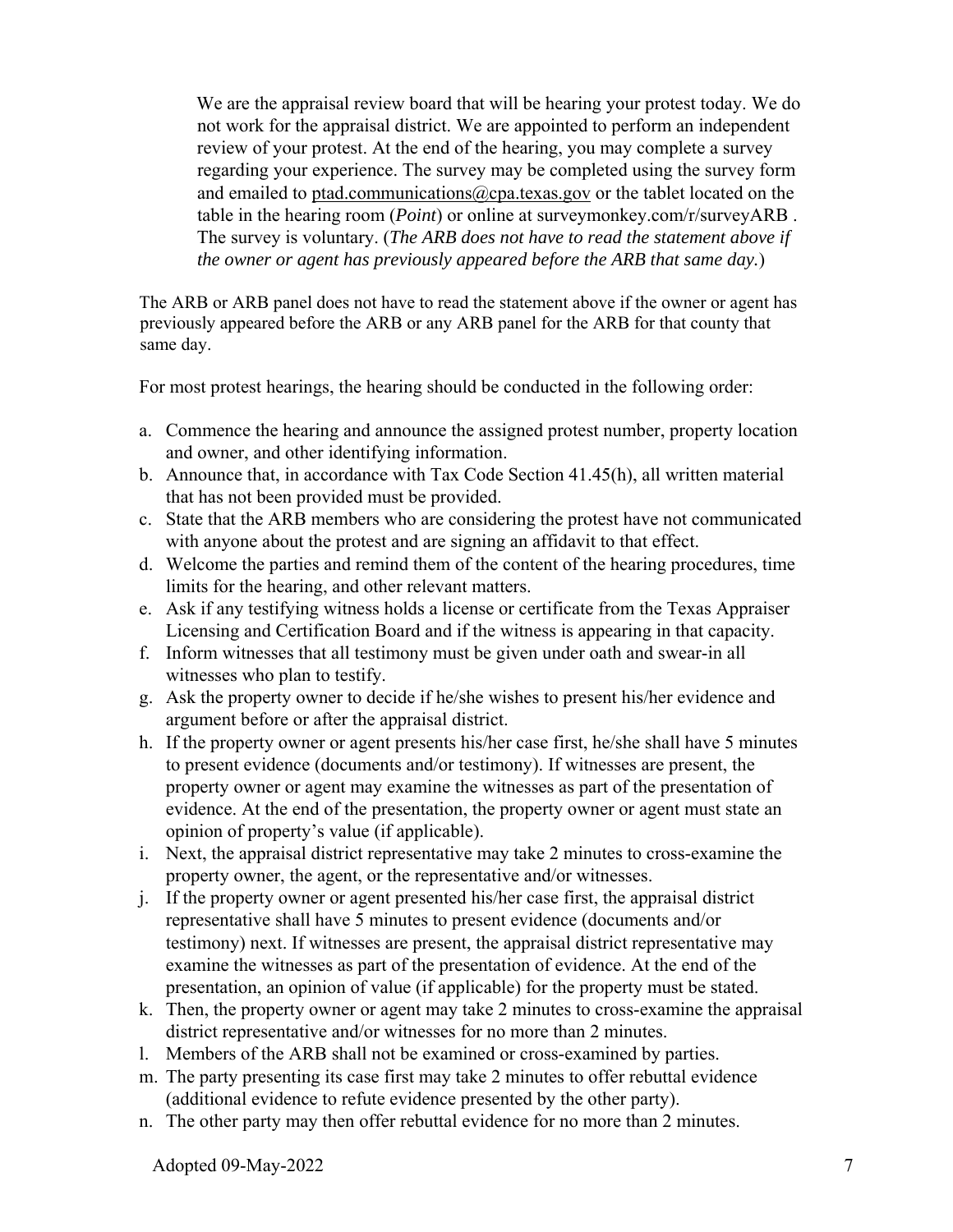- o. The party presenting its case first shall have 1 minute to make its closing argument and state the ARB determination being sought.
- p. The party presenting its case second shall have 1 minute to make its closing argument and state the ARB determination being sought.
- q. The ARB chairperson shall state that the hearing is closed.
- r. The ARB shall deliberate orally for no more than 5 minutes. No notes, text messages, or other form of communication are permitted.
- s. The ARB chairperson shall ask for a separate motion for each matter that was the subject of the protest hearing. The motion should include the exact value or issue to be determined. A vote shall be taken and recorded by a designated appraisal district staff person or member of the ARB assigned for this purpose. Separate motions and determinations must be made for each protested issue (i.e., excessive appraisal and unequal appraisal must have separate ARB motions and determinations).
- t. Thank the parties for their participation and announce the determination(s) of the ARB and that an order determining protest will be sent by certified mail. Provide the property owner or their agent documents indicating that the members of the board hearing their protest signed the required affidavit.

If computer screens are used by ARB members during ARB hearings for reviewing evidence and other information, computer screens also must be available to property owners and agents at the hearings to view the same information that is presented to the ARB members by the appraisal district staff. This requirement is met if the property owner or agent can see all information displayed on at least one computer screen in the hearing location (there is no requirement that the property owner or agent be provided a separate screen).

If a chief appraiser uses audiovisual equipment at a protest hearing, the appraisal office must provide equipment of the same general type, kind and character for the use of the property owner or agent during the hearing. See section VI, Other Issues, for more information regarding audiovisual equipment requirements.

The presiding officer has the authority to extend the hearing to accommodate complex issues. In this case both the district and the protester must be allowed equal time.

The property owner or agent and the appraisal district representative are prohibited from debating each other. All communications must be directed to the ARB members, except for examination or cross-examination during testimony of witnesses or parties testifying at the hearing.

For taxing unit challenges, motions to correct appraisal records, protests regarding exemptions, or other matters that may be the subject of ARB hearings, the ARB should follow the order of conducting hearings above, but may make exceptions for the type of hearing.

Records for each ARB proceeding must be kept according to Tax Code Section 41.68 and Comptroller Rule 9.803. This includes the ARB retaining evidence offered or submitted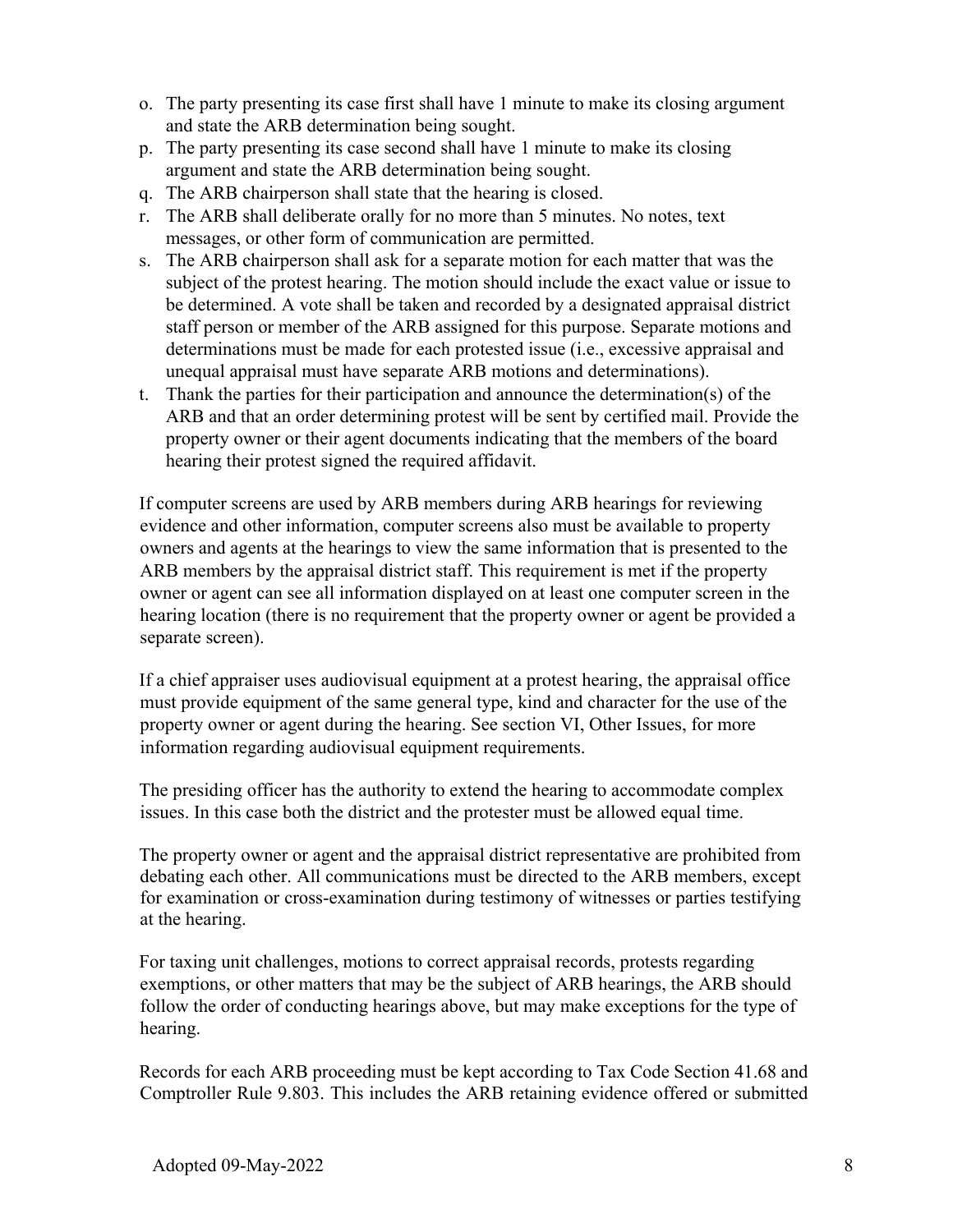by the parties as required by Tax Code Section 41.45 and Comptroller Rules 9.803 and 9.805.

The secretary of the ARB is responsible for ensuring proper record keeping, maintenance, and retention.

2. Conducting Hearings by Telephone Conference Call or Video Conference

A property owner initiating a protest is entitled to offer evidence or argument by affidavit without personally appearing. To appear at a hearing by telephone conference call, a property owner must notify the ARB by written request not later than the  $10<sup>th</sup>$  day before the date of the hearing.

To offer evidence or argument at a hearing conducted by telephone conference call, a property owner must submit a written affidavit of any evidence before the hearing begins. To be valid, the affidavit must include the name and telephone number of the property owner initiating the protest, a description of the property subject to the protest and evidence or argument. It is recommended that any evidence be clearly numbered or labeled. No additional evidence will be allowed during the hearing by telephone conference except what is submitted to the ARB in the affidavit. A property owner is responsible for providing access to a hearing conducted by telephone conference call to another person the owner invites to participate in the hearing.

The ARB will provide a telephone number for the property owner to call to participate in the hearing. The property owner is responsible for calling the telephone number provided by the ARB prior to his/her scheduled hearing date and time and be prepared to give the owner's name, telephone number, account number and scheduled time. If the property owner does not call within 15 minutes of the scheduled time, and without notification to the chief appraiser or a member of the ARB up to and until the scheduled hearing time has waived his/her right to a postponement unless he/she has suffered an accident, illness, or death which has prevented such notification.

If the ARB is not available to hold the hearing right away, the ARB member or staff member answering the call will advise the property owner that the owner may be placed on hold or explain that the ARB will call the owner back when the ARB is available. The owner is responsible for keeping the line clear and answering promptly when the ARB calls. If the ARB cannot reach the owner, the owner will forfeit the opportunity to participate in the hearing by telephone.

If a property owner not represented by an agent has had to wait more than two hours from the time scheduled for his/her hearing and the hearing has not begun, the owner may terminate the call or video conference if he/she is on hold. The owner should promptly call the ARB and state that he/she is exercising the right to request a postponement of the hearing.

The hearing will be conducted in accordance with Section IV. 1. of this document. All parties shall comply with the times stated in Section IV. 1. The presiding officer has the authority to extend the hearing to accommodate complex issues. In this case both the district and the protester will be allowed equal time.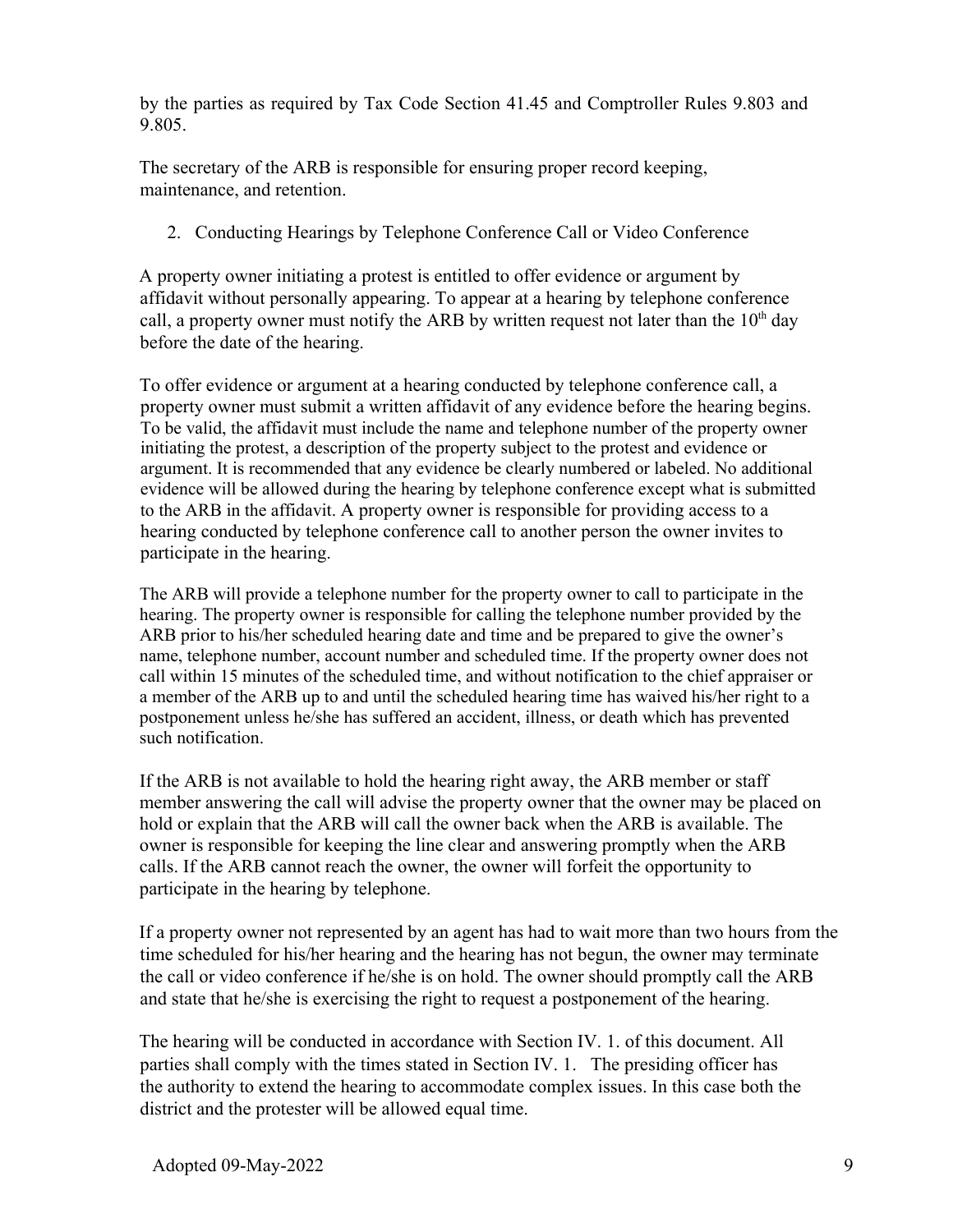The property owner or agent and the appraisal district representative are prohibited from debating each other. All communications must be directed to the ARB members, except for examination or cross-examination during testimony of witnesses or parties testifying at the hearing.

3. Conducting Hearings Closed to the Public [Tax Code Section 41.66(d), (d-1)]

A joint motion by the chief appraiser and the property owner is required to request that the hearing be closed due to intent to disclose proprietary or confidential information that will assist the ARB in determining the protest.

The ARB chairperson shall convene the hearing as an open meeting and then announce that the meeting will be closed to the public as permitted by Tax Code Sections 41.66(d) and (d-1). Only the parties to the protest, their witnesses, and the ARB members are permitted to stay in the hearing room. The same order of proceedings as for hearings open to the public should be followed.

The secretary of the ARB is responsible for ensuring that a separate tape recording or written summary of testimony is kept for the closed meeting in accordance with the provisions of Comptroller Rule 9.803 generally. The proprietary or confidential evidence presented at the hearing giving rise to the closed hearing is confidential according to Tax Code Section 22.27 and shall be marked as "confidential" and maintained as confidential in the ARB records for proper handling. At the conclusion of the hearing, the ARB shall confirm with the parties that all proprietary and confidential information has been appropriately identified by the ARB. The confidentiality of the information must be maintained by the ARB members and disclosed only as provided by law.

After deliberation, the ARB shall reconvene in open meeting and vote or take final action on the protest deliberated in the closed meeting. There must be no mention of the proprietary or confidential information during the open meeting.

4. Right to Examine and Cross-Examine Witnesses or Other Parties

Tax Code Section 41.66(b) states that "each party to a hearing is entitled to offer evidence, examine or cross-examine witnesses or other parties, and present argument on the matters subject to the hearing." The ARB may not prohibit this entitlement in any way; however, it may enforce time limits and dictate the order of ARB hearings for witness examination and cross-examination. To the extent possible, the parties should be advised in advance of any time limitations the ARB has determined to impose regarding the presentation of evidence.

5. Party's Right to Appear by an Agent

The ARB shall accept and consider a motion or protest filed by an agent if an agency authorization is filed at or before the hearing on the motion or protest. The ARB may not require that an agency authorization be filed at an earlier time. The ARB may not require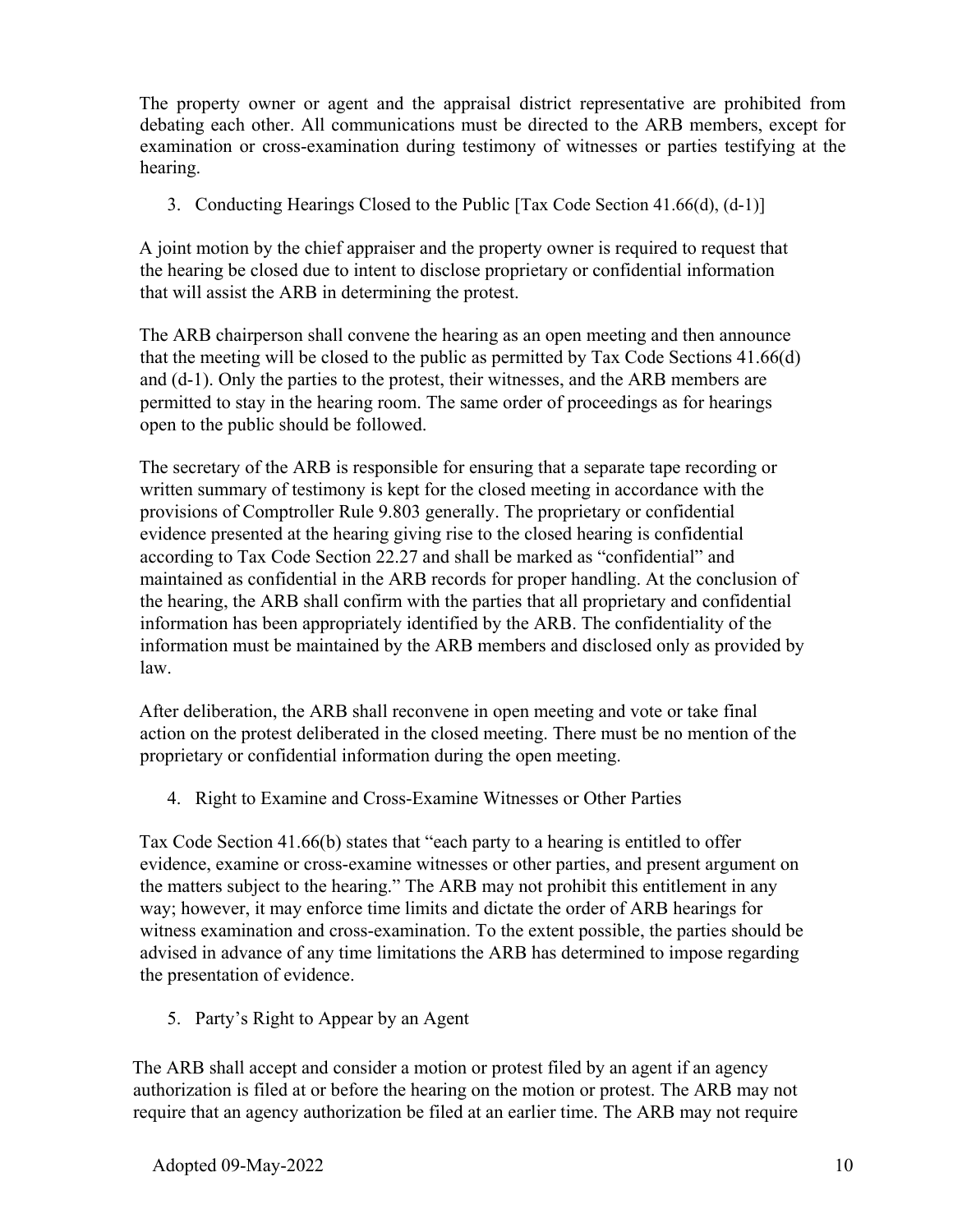a person to designate an agent to represent the person in a property tax matter other than as provided by Tax Code Section 1.111.

A person leasing property who is contractually obligated to reimburse the property owner for taxes imposed on the property is entitled to file a protest if the property owner does not, and to designate, under Tax Code Section 41.413, another person to act as his/her agent with the same authority and limitations as an agent designated under Tax Code Section 1.111.

## **V. Evidence Considerations**

## **[Tax Code Section 5.103(8), (11), and (13)]**

1. A Party's Right to Offer Evidence and Argument

The ARB may not prohibit a party's right to offer evidence and argument. However, the ARB will enforce time limits and dictate the order of ARB hearings. To the extent possible, the parties will be advised in advance of any time limitations the ARB has determined to impose regarding the presentation of evidence and argument. The ARB should, schedule permitting, provide as much time as possible to each party to a hearing to fully present evidence and offer argument.

Evidence may be submitted for any hearing type either on paper or on digital media, CD, thumb drive, or USB Flash drive, which will be kept by the ARB as part of the hearing records. All evidence submitted will be available for presentation during the hearing. Formats allowed are: jpeg/jpg, tif, pdf, png, bmp, doc/docx, and txt. Files created in their native formats by Word Perfect and Lotus Notes will not be accepted. **Files, pictures, and documents on phones, tablets, or laptops must be copied to a removable USB drive prior to submission.** The property owner, agent, or witness to the hearing does not have the right to connect to the appraisal district website or internet.

2. Prohibition of Consideration of Information Not Provided at the ARB **Hearing** 

In a protest hearing, the ARB will not consider any appraisal district information on a protest that was not presented to the ARB during the protest hearing. In order for any appraisal district record (i.e., appraisal roll history, appraisal cards) to be considered by the ARB, it must be presented as evidence by or on behalf of a party (e.g. chief appraiser, appraisal district representative, property owner, agent, or witness) at the protest hearing.

3. Exclusion of Evidence Required by Tax Code Section 41.67(d), (e)

If it is established during a protest hearing that information was previously requested under Tax Code Section 41.461 by the protesting party and that the information was not made available to the protesting party at least 14 days before the scheduled or postponed hearing, the requested information not made available may not be used as evidence in